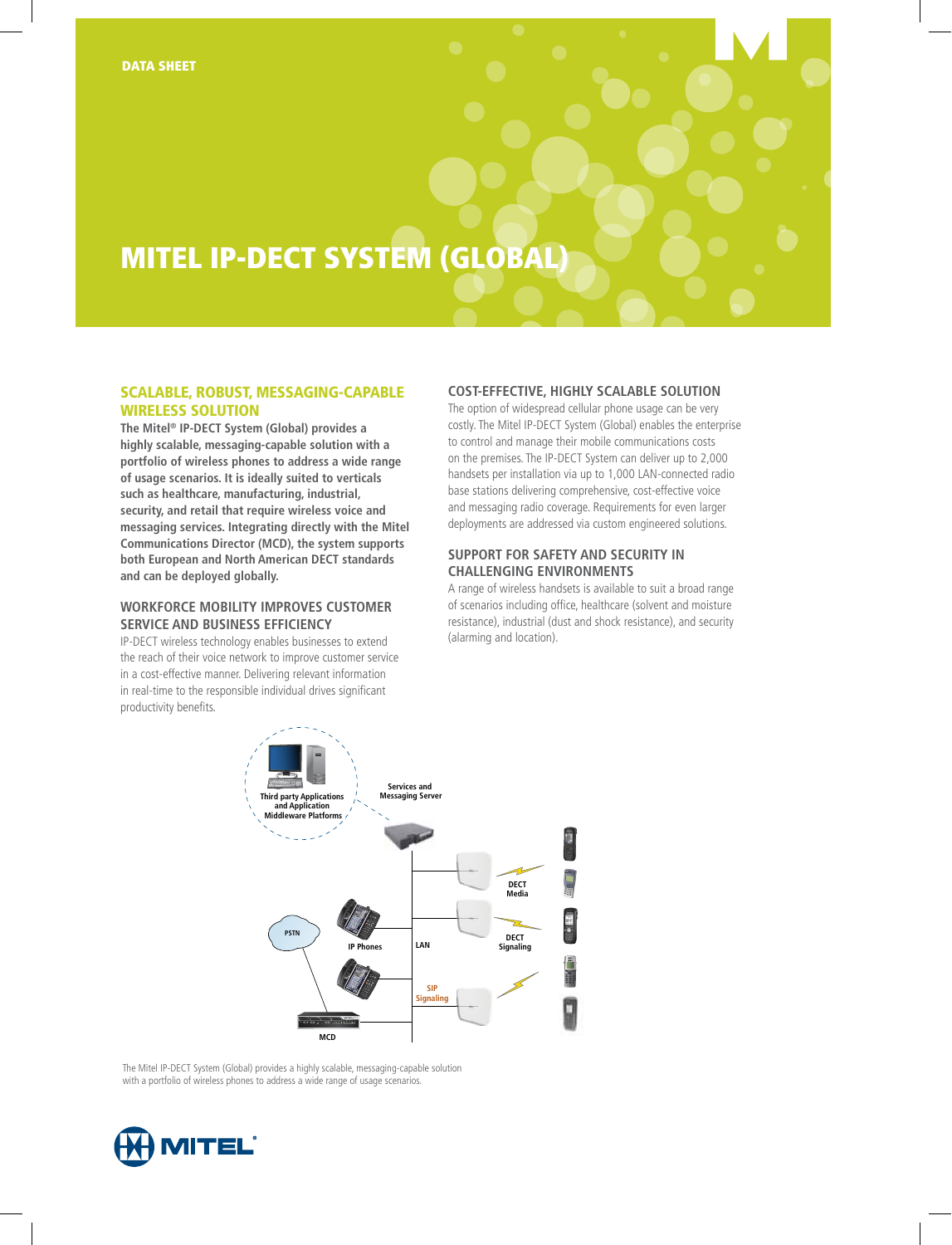## MITEL IP-DECT BASE STATION

The IP-DECT base solutions are deployed over the LAN, intergrating directly with the MCD to provide wireless acess to mobile users within the desired coverage area.



## **Features include:**

- · Internal and external antenna variants
- (external antenna not available in North America) · Connection to the MCD via LAN
- · DECT radio interface
- · Supports SIP over IP
- · On-air synchronization
- · Web interface for configuration and software upgrade
- · Power-over-Ethernet (PoE) or local power supply
- · Easy installation
- · External LED status indication
- · Roaming and handover
- · Interactive messaging, alarm, and location (requires Mitel Wireless Services Messaging Gateway)
- · Supports eight simultaneous calls
- · Optional accessories include a power supply (if no PoE is available), a pole mounting set, and a protective external housing

# **Technical Specifications**

#### **DECT frequencies**

- · IPBS 2 Standard for use with DECT in the 880 1900 MHz frequencies
- · IPBS 2 LA (Latin America) for use with DECT in the 1910 1930 MHz frequencies
- · IPBS 2 US (North America) for use with DECT in the 1920 1930 MHz frequencies
- · IPBS 2 Brazil for use with DECT in the 1910 1920 MHz frequencies

#### **Physical**

| <b>Dimensions</b> | $(l \times w \times d)$ : 170 $\times$ 170 $\times$ 38 mm<br>(including mounting bracket)<br>$(6.69 \times 6.69 \times 1.5 \text{ in})$ |
|-------------------|-----------------------------------------------------------------------------------------------------------------------------------------|
| Weight            | 400 g $(0.88 \text{ lb})$                                                                                                               |
| Material          | ABS molded plastic                                                                                                                      |
| Color             | White                                                                                                                                   |
| External          | $2 \times$ MCX connectors                                                                                                               |

#### **Power**

| Power over Ethernet | EEE 802.3af or local power supply |
|---------------------|-----------------------------------|
| Operating voltage   | 21 to 56 Vdc                      |
| Power consumption   | Typical 4 W, maximum 5 W          |

## **Network**

Ethernet 10/100baseT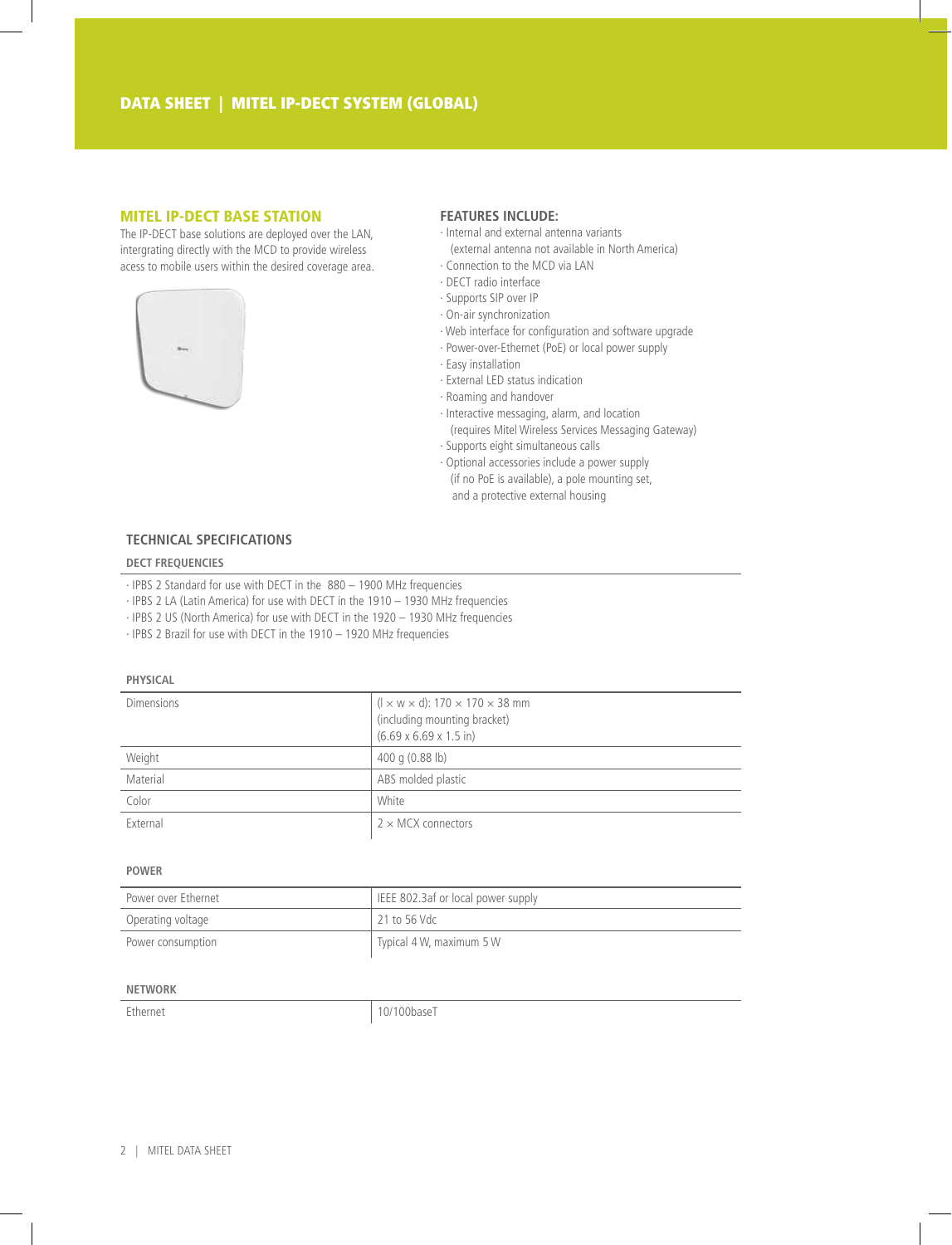#### **Voice over IP**

| Voice over IP  | SIP with RFC 1889, RFC 2327,<br>RFC 2396, RFC 2617, RFC 2782,<br>RFC 2833, RFC 2976, RFC 3261,<br>RFC 3262, RFC 3263, RFC 3264,<br>RFC 3265, RFC 3311, RFC 3325,<br>RFC 3326, RFC 3420, RFC 3515,<br>RFC 3555, RFC 3680, RFC 3842,<br>RFC 3891, RFC 3892, RFC 4568,<br>RFC 3711, RFC 2246 and RFC 3280 |
|----------------|--------------------------------------------------------------------------------------------------------------------------------------------------------------------------------------------------------------------------------------------------------------------------------------------------------|
| Voice Encoding | G.711 A-law / $\mu$ -law (64 kbps)<br>G.723.1(5.3 kbps)<br>G.729A and AB (16 kbps)                                                                                                                                                                                                                     |

#### **Radio**

| RF output power (e.r.p.), EU | Between 23 dBm and 28 dBm (with internal antenna)   |
|------------------------------|-----------------------------------------------------|
| RF output power (e.r.p.), US | Between 17 dBm and 21.6 dBm (with internal antenna) |

#### **Environmental**

| Operating temperature              | $-10$ °C to $+55$ °C, (14 °F to 131 °F)                     |
|------------------------------------|-------------------------------------------------------------|
| Storage temperature                | -25 °C to +55 °C, (-13 °F to 131 °F)                        |
| Relative operating humidity        | 15 to 90%, non condensing                                   |
| Relative storage humidity          | 5 to 95%, non condensing                                    |
| Immunity to electromagnetic fields | 10 V/m (EN61000-4-3)                                        |
| Immunity to ESD                    | 6 kV contact discharge and 8 kV air discharge (EN61000-4-2) |

## MITEL WIRELESS SERVICES MESSAGING GATEWAY



The Mitel Wireless Services Messaging (WSM) Gateway enables the wireless handsets to function as two-way messaging and alarming devices, allowing integration to other enterprise systems or specialized applications to provide mobile workers access to real-time critical information. The WSM Gateway is a hardwareplus-embedded-software solution that includes one hardware base unit and two optional licenses, as described below.

## **WSM3 – Base**

- · WSM3 hardware and power supply
- · IP-DECT and Wi-Fi® (5624) support
- · MCD (Mitel 3300 Controller) directory interface (searchable;

2,000 entry limit). Directory interface supported directly on IP-DECT R5 Basic stations if messaging capability not required

- · Central Device Management (up to 100 users)
- · Handset to Handset Text Messaging
- · Web Messaging Tool (browser based; send to single handsets)

## **WSM3 – Standard License (Base +)**

- · External Directory access (via LDAP)
- · Messaging Acknowledgement
- · Messaging to Groups
- · Alarms Support
- · PTT (Group Call) Support
- · Enhanced Web Messaging Tool (bi-directional; priority; non-text alerts; groups)
- · Two RS-232 external messaging interfaces
- (ESPA 4.4.4, TAP 1.8, or ALP) · Ascom "Unite" Module Interconnect
- 
- · Single External Messaging Interface over IP (URL) · Central Device Management (up to 2,500 users)
-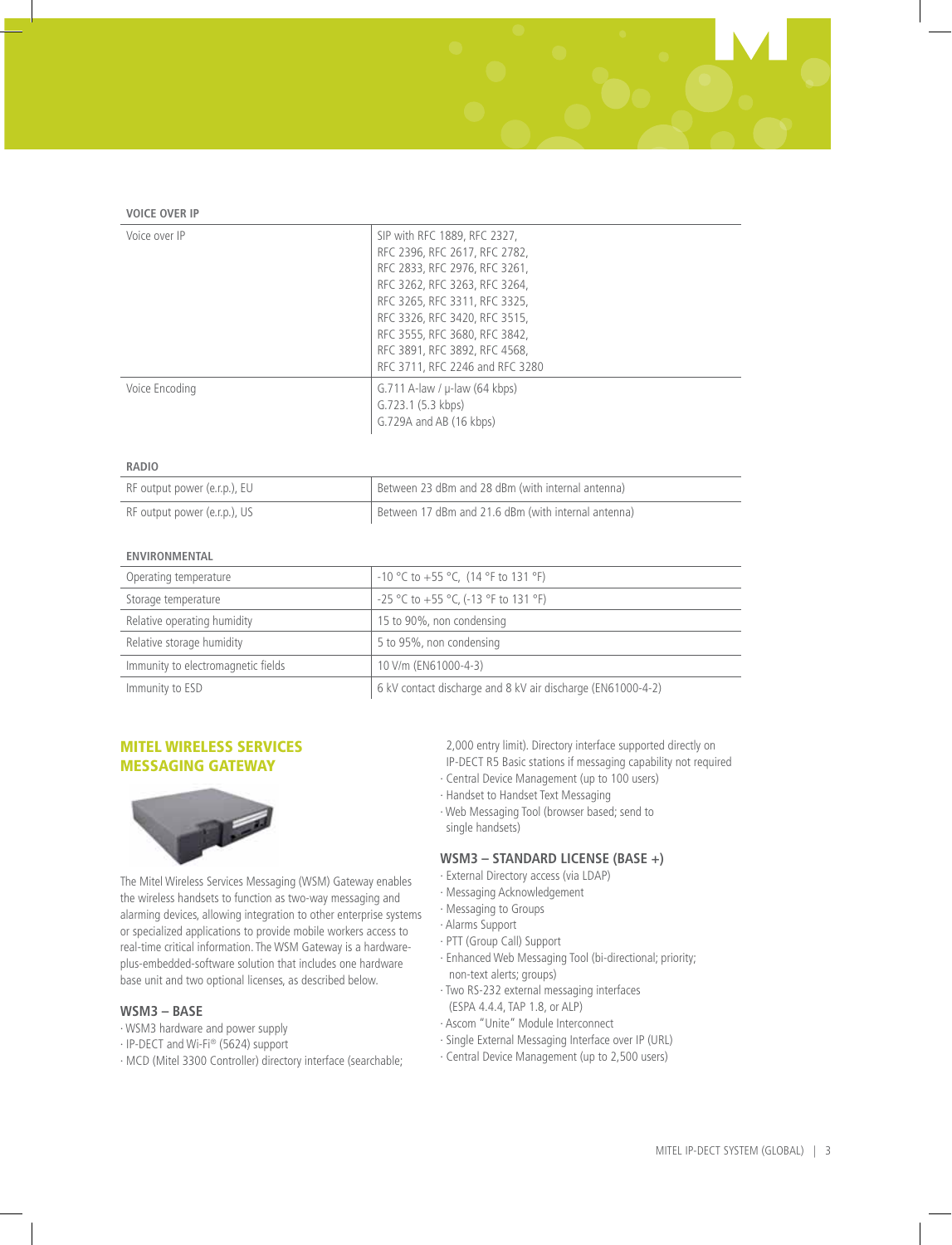#### **WSM3 – OAP License (Standard +)**

- · Third-Party Application Integration (over OAP)
- · Advanced Interactive Messaging (over OAP)
- · Call Setup (over OAP)
- · Location (Alarm Triggered) Support (over OAP)
- · OAP (Open Access Protocol) for integration to third-party applications

## Simplified Device Management **MCD Management Integration**

The new Mitel 5603, 5604, 5607, and 5624 Wireless Phones (Wi-Fi) are configured as specific device types on the MCD, making the IP-DECT configuration more concise and making adds, moves, and changes simpler to manage from the Mitel Enterprise® Manager. To consolidate management of the IP-DECT solution, the IP-DECT Management Tool now launches from the Enterprise Manager, and SNMP alarms are sent from the IP-DECT system to Enterprise Manager.

## **Simplified Device Management**

Simplified device management is compatible with the 5603, 5604, 5607, and 5624 Wireless Phones (Wi-Fi). The following features are available (depending on handset type):

- · Overview of all devices
- · Configuration of handsets
- · Configuration of network connected chargers
- · Templates for common settings for several or all devices
- · Software upgrade (can be scheduled to specific date and time)
- · Backup of all handsets' individual settings, including contact list
- · Download to handset of company phonebook

# Technical Specifications

## **Hardware Requirements**

#### ELISE3

#### **PC Requirements**

| Installation and administration | Windows <sup>®</sup> Internet Explorer <sup>®</sup> 8.0 or later<br>Sun Java Runtime Environment (JRE) 6 or later<br>Mozilla® Firefox® 3.6 or later |
|---------------------------------|-----------------------------------------------------------------------------------------------------------------------------------------------------|
| Screen resolution               | 1024 x 768 pixels (minimum)                                                                                                                         |

#### **language**

| Installation GUI | English only                                   |
|------------------|------------------------------------------------|
| Operational GUI  | English as standard, translations can be added |

- · Download to handset of contact list
- · Download to handset of language file (for additional handset languages)
- · Multiple devices can be handled simultaneously
- · License handling for devices (upgrade device, move license)

## **Device Management**

The WSM3 enables centralized management of devices "over-the-air" or in conjunction with the 5603 / 5604 / 5607 Wireless Phone Handset Programmer or 5624 Wireless Phone Handset Programmer over the LAN. This capability includes both programming and software upgrading.

## **PC-Based Device Management**

The WinPDM software in conjunction with either the 5603 / 5604 / 5607 Wireless Phone Handset Programmer or 5624 Wireless Phone Handset Programmer enables management of devices on a one-by-one basis. This includes both programming and software upgrading.

## **device replacement**

In conjunction with either the 5603 / 5604 / 5607 Wireless Phone Handset Programmer or 5624 Wireless Phone Handset Programmer, it is now possible to simply and quickly transfer the full configuration of a disabled 5603, 5604, 5607, or 5624 Wireless Phone handset to a replacement handset simply and quickly.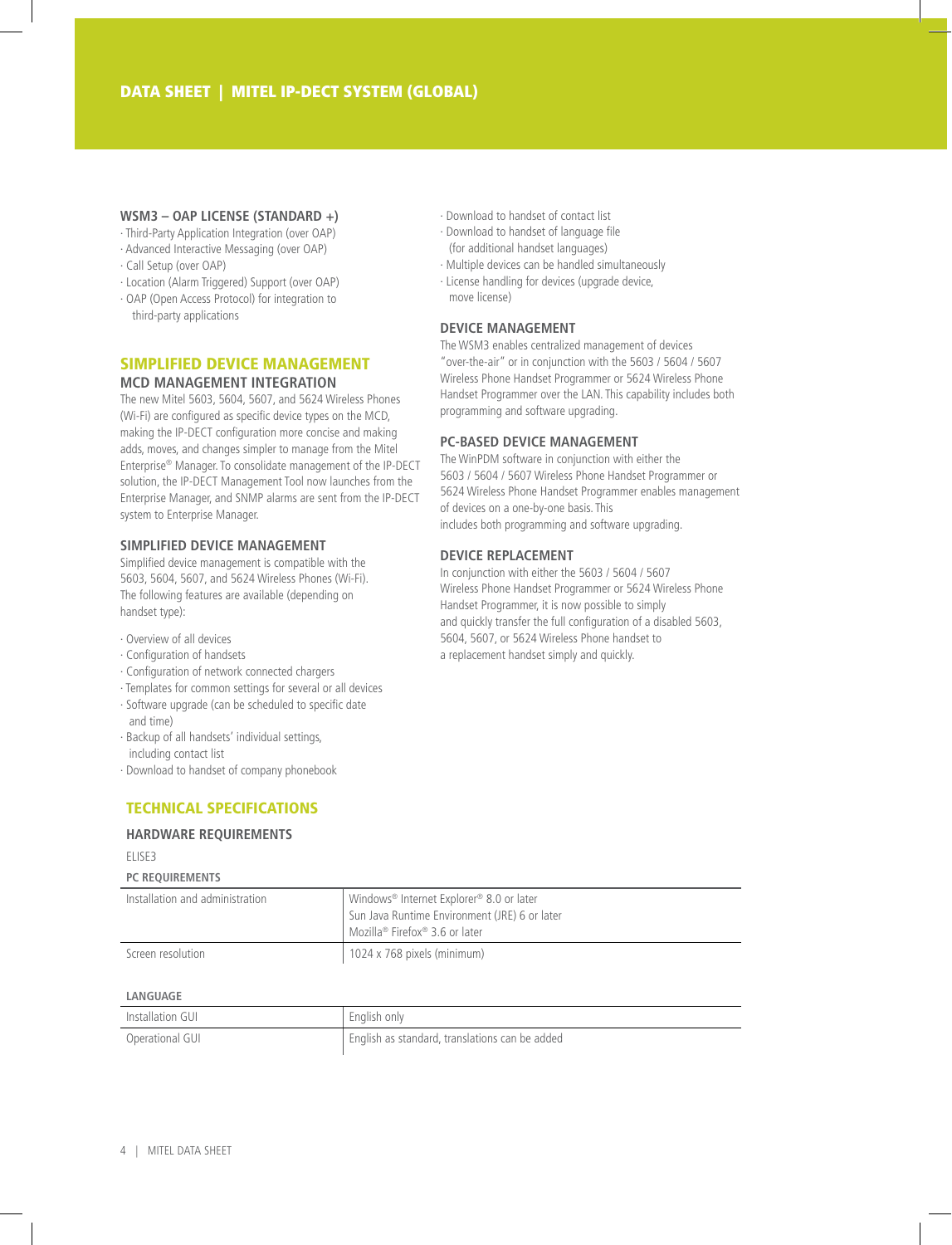

| Number of entries (.csv import) | 500 editable or 2.000 uneditable                                                                |
|---------------------------------|-------------------------------------------------------------------------------------------------|
| Supported protocols             | LDAP 3 and MCD .csv files import                                                                |
| Supported LDAP servers          | Microsoft® Active Directory® in Windows® 2000 Server<br>Active Directory in Windows Server 2003 |

## **Group Capacity**

| Number of groups | 30 with up to 15 users and 1 with up to 50 users |
|------------------|--------------------------------------------------|
|                  |                                                  |

## **Time Synchronization**

| Time server ability                  | Yes – can act as NTP sever          |
|--------------------------------------|-------------------------------------|
| Automatic daylight saving adjustment | Yes                                 |
| Date and time format                 | Adjustable to commonly used formats |
| Time sources                         | NTP server<br>Local Clock           |

## **Messaging**

| <b>IP-DECT Max capacity</b>  | 12,000 messages / hour                                                                            |
|------------------------------|---------------------------------------------------------------------------------------------------|
| Wi-Fi Max capacity           | 12,000 messages / hour<br>Maximum total capacity of messaging in WSM is<br>12,000 messages / hour |
| Supported special characters | Swedish, Norwegian, Danish, Finnish, and German language                                          |

#### **Message Priority and Beep Codes**

| Priority          | 9 levels (requires 5604 or 5607 Wireless Phone Services license)                            |
|-------------------|---------------------------------------------------------------------------------------------|
| Beep Codes        |                                                                                             |
| Colored Messaging | Yes; can be mapped to beep codes (required 5604 or 5607 Wireless<br>Phone Services License) |

## **Location**

| Base Station | Yes (required 5604 or 5607 Wireless Phone Services license) |
|--------------|-------------------------------------------------------------|
| DECT Beacons | Yes (required 5604 or 5607 Wireless Phone Services license) |

## **Supported Telephone Systems**

| DECT  | ID DECT<br>レーー |
|-------|----------------|
| Wi-Fi | <b>VoWiFi</b>  |

One DECT system and Wi-Fi can run simultaneously (included with Standard License).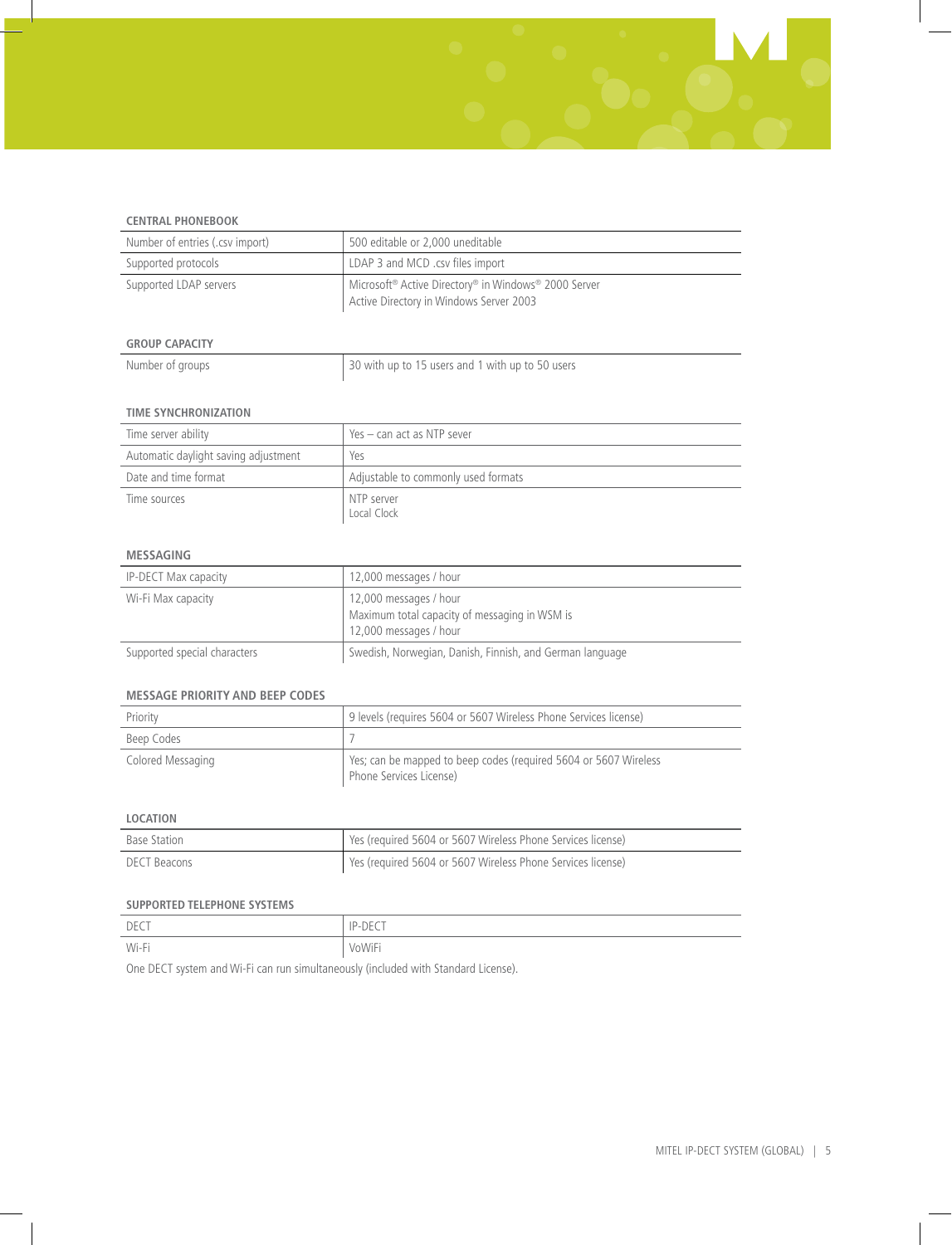#### **Alarm Handler (included with Standard license)**

| Triggers             | Input activity from ELISE3, Data from portables, Alarm from portables                                         |  |  |
|----------------------|---------------------------------------------------------------------------------------------------------------|--|--|
| Max. No. of triggers | 250                                                                                                           |  |  |
| Actions              | Messages with information about user identity, alarm type and descriptions<br>Activation of outputs on ELISE3 |  |  |
| Max. No. of actions  | 250                                                                                                           |  |  |
| Location             | Nearest base station location can be included in messages                                                     |  |  |
| <b>Broadcast</b>     | Messages can be sent to all users in one transmission                                                         |  |  |

#### **Advanced Web Messaging Tool (Netpage) (included with Standard license)**

| Max. No. of predefined mesages | 30 common messages, predefined messages with 50 call numbers each max 60 kB |  |
|--------------------------------|-----------------------------------------------------------------------------|--|
|                                | in total 30 local messages, max. 20 kB in total                             |  |

# **Messaging Protocols and Messaging Interfaces (included with Standard license)**

| Supported protocols | ESPA 4.4.4 protocol, Ascom Line protocol, URL Messaging Protocol, |
|---------------------|-------------------------------------------------------------------|
|                     | TAP 1.8, URL protocol                                             |

## **OAP, Open Access Protocol (included with OAP License)**

OAP Basic messaging, interactive messaging, alarm, and location

#### **Hardware**

## ELISE3

Embedded solid state server for Linux-based application.

- Embedded Linux® server
- Wall mountable (horizontally or vertically)
- Can be rack-mounted side-by-side and back-to-front in 19-inch chassis
- Management via LAN or via mini-USB device port

#### **Physical**

| Dimensions (h $\times$ w $\times$ d) | 44 x 220 x 199 mm (1.73 x 8.66 x 7.83 in) |  |
|--------------------------------------|-------------------------------------------|--|
| Weight                               | 1520 g (3.34 lbs)                         |  |
| Material                             | Case: Sheet metal / plastic               |  |
| Color                                | Light grey / Dark grey                    |  |

#### **Functional**

| Supply voltage      | $100 - 240$ V AC $\pm$ 20%, 12 - 24 V DC (-25% and + 20%)            |
|---------------------|----------------------------------------------------------------------|
| Current consumption | Max 275 mA of AC input (100 $-$ 200 V AC), Max 1A at DC input (12 V) |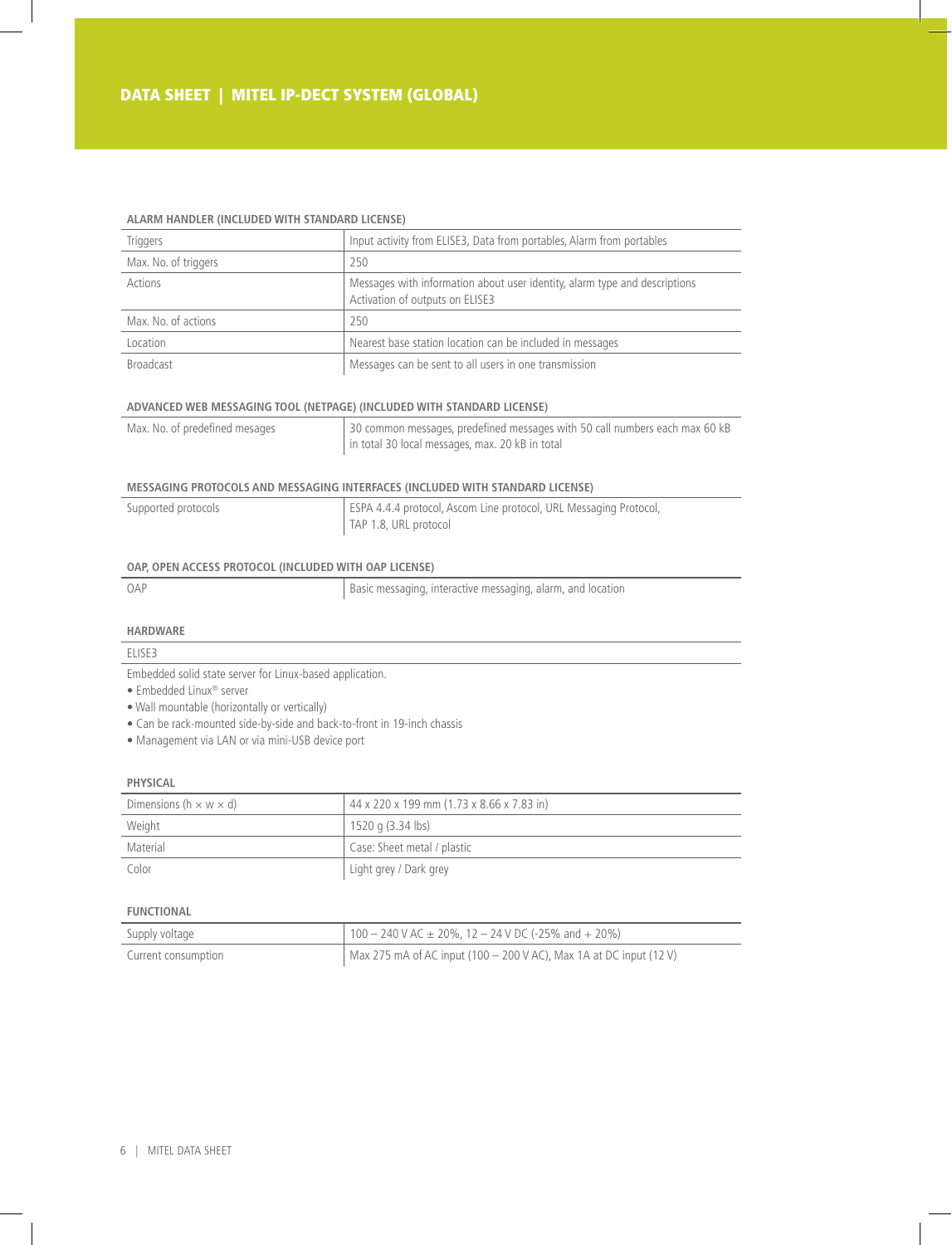## **Environmental**

| Operating temperature              | 0 °C to 40 °C (32 °F to 104 °F)               |
|------------------------------------|-----------------------------------------------|
| Storage temperature                | $-25$ °C to 55 °C (-13 °F to 122 °F)          |
| Relative humidity                  | $30 - 85\%$ (non-condensing)                  |
| Enclosure protection               | IP <sub>30</sub>                              |
| Immunity to electromagnetic fields | 10 V/m                                        |
| Immunity to ESD                    | 6 kV contact discharge and 8 kV air discharge |

## **Memory**

| RAM                  | 256 MB                      |
|----------------------|-----------------------------|
| <b>NAND</b>          | 1 GB (for application)      |
| Serial Data Flash    | 8 GB (for booting purposes) |
| SD Card (future use) | 1 x slot for 1 GB SD card   |

## **Input / Output**

| Two serial ports               | RS232 (modular jacks, RJ45)                                                                             |  |  |
|--------------------------------|---------------------------------------------------------------------------------------------------------|--|--|
| One serial port                | RS485 (screw terminals or modular jacks, RJ45)                                                          |  |  |
| Two LAN ports (one future use) | 10baseT or 100baseT Ethernet (modular jack, RJ45)                                                       |  |  |
| USB ports                      | 2 x USB Host port, 2.0 full speed, 1 x Mini USB_B Device port 2.0 full speed                            |  |  |
| Power Supply                   | 1 x screw terminal for a $12 - 24$ V DC external supply or 12 V CD lead battery<br>maximum 10 Ah        |  |  |
| Error relay output             | Configurable – make / break operation (100 mA, 30 V DC)<br>Used for fault actions and error indications |  |  |
| AUX outputs                    | Two galvanically isolated open collector outputs (100 mA, 30 V DC)                                      |  |  |
| AUX inputs                     | Two digital inputs                                                                                      |  |  |

# **Accessories**

| Front Mount Rack Kit | Brackets to rack mount |
|----------------------|------------------------|
| Rear Mount Rack Kit  | Brackets to rack mount |